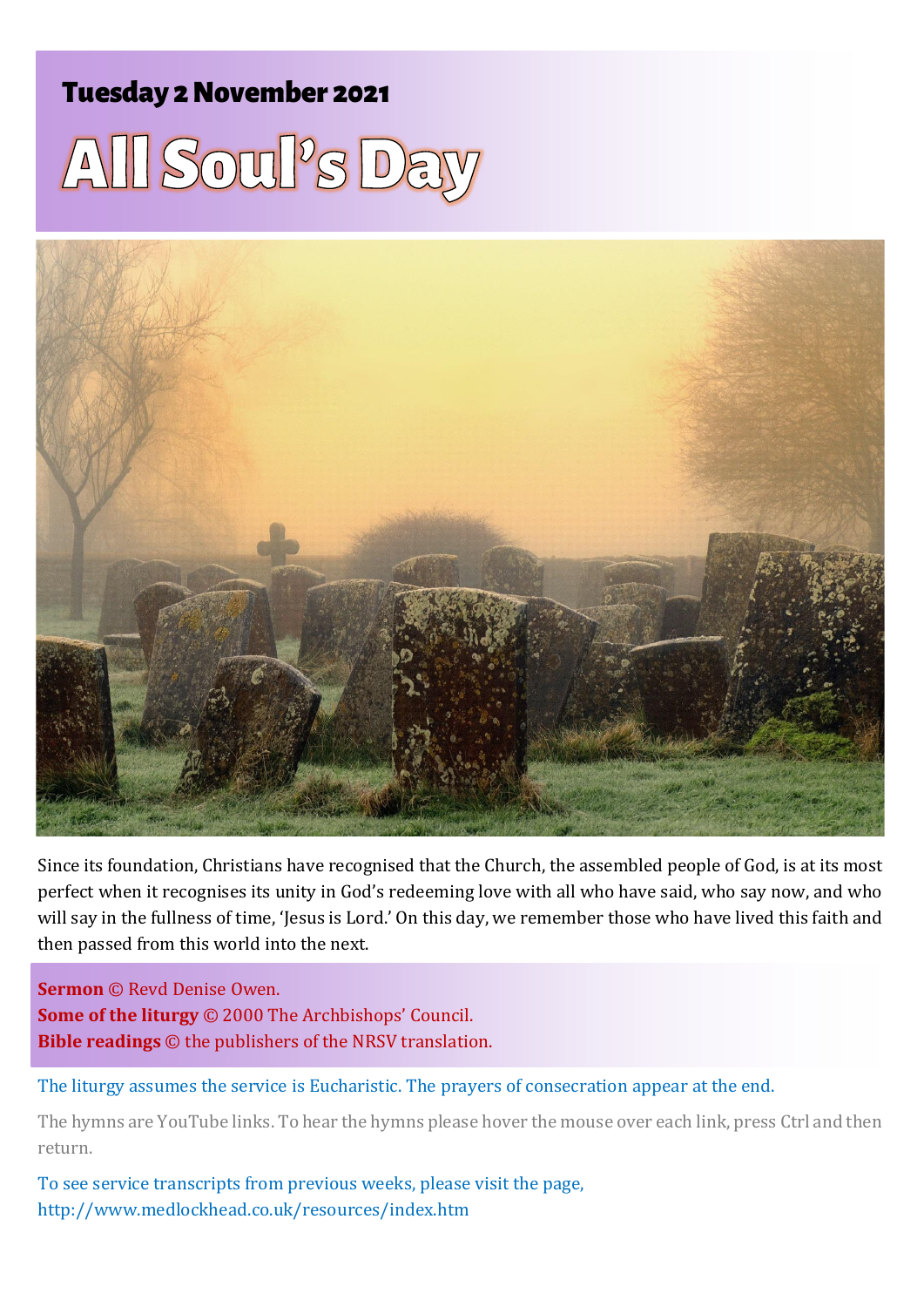# **The Gathering**

We meet to remember our loved ones who have died in Christ, and to comfort one another in our sadness

In the name of Christ, who died and was raised by the glory of the Father, we welcome you: grace, mercy and peace be with you.

All **And also with you** 

I have set the Lord always before me

All **He is at my right hand, and I shall not fall.**

Show us your mercy, O Lord

All **and grant us your salvation.**

For with you is the well of life

All **and in your light shall we see light.**

Hymn 1 **[Amazing grace!](https://www.youtube.com/watch?v=CDdvReNKKuk)** (please click on this link to hear the hymn)

## **Acclamation**

Eternal God, our maker and redeemer, grant us, with all the faithful departed, the sure benefits of your Son's saving passion and glorious resurrection that, in the last day, when you gather up all things in Christ, we may with them enjoy the fullness of your promises; through Jesus Christ your Son our Lord, who is alive and reigns with you in the unity of the Holy Spirit, one God, now and forever.

All **Amen.**

# **The Liturgy of the Word**

A reading from St Paul's Letter to the Romans

Hope does not put us to shame, because God's love has been poured out into our hearts through the Holy Spirit, who has been given to us. You see, at just the right time, when we were still powerless, Christ died for the ungodly. Very rarely will anyone die for a righteous person, though for a good person someone might possibly dare to die. But God demonstrates his own love for us in this: while we were still sinners, Christ died for us. Since we have now been justified by his blood, how much more shall we be saved from God's wrath through him! For if, while we were God's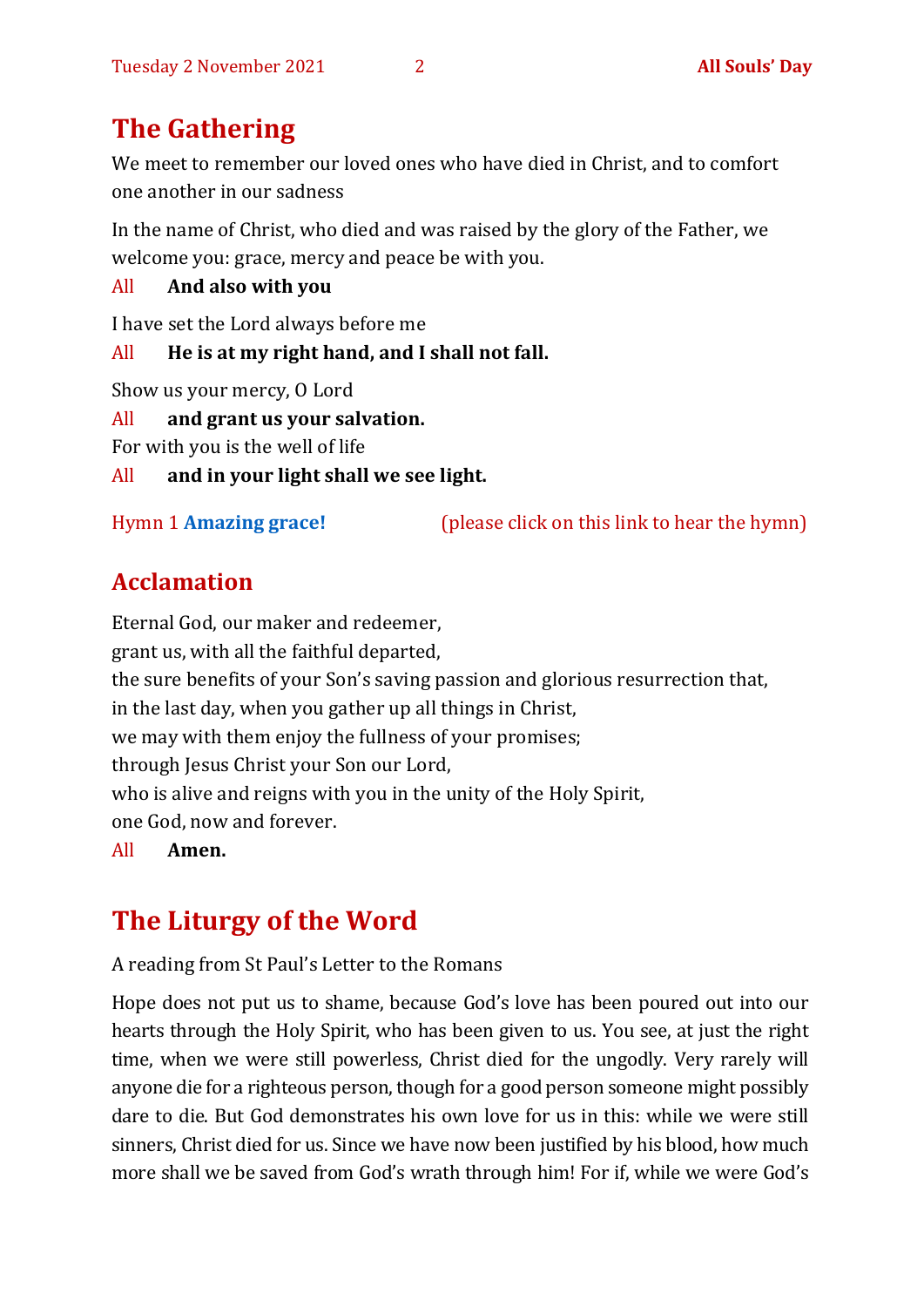enemies, we were reconciled to him through the death of his Son, how much more, having been reconciled, shall we be saved through his life! Not only is this so, but we also boast in God through our Lord Jesus Christ, through whom we have now received reconciliation. *Romans 5:5–11*

This is the word of the Lord

#### All **Thanks be to God**

#### Hymn 2 **[The King of Love my Shepherd is](https://www.youtube.com/watch?v=b3GFVW6m9Qo)** (click on this link to hear the hymn)

Hear the Gospel of our Lord Jesus Christ according to John

Jesus said, 'All those the Father gives me will come to me, and whoever comes to me I will never drive away. For I have come down from heaven not to do my will but to do the will of him who sent me. And this is the will of him who sent me, that I shall lose none of all those he has given me, but raise them up at the last day. For my Father's will is that everyone who looks to the Son and believes in him shall have eternal life, and I will raise them up at the last day.' *John 6:37–40*

This is the word of the Lord

All **Thanks be to God**

#### **Sermon**

In the name of the Father and of the Son and of the Holy Spirit. Amen

You may be familiar with the following words: 'Death is nothing at all: I have only slipped away into the next room. Why should I be out of mind, because I am out of sight. I am waiting for you for an interval, somewhere very near, just around the corner. All is well. One brief moment and all will be as it was before. How we shall laugh at the trouble of parting when we meet again.'

They are words from an address by Henry Scott Holland for the lying-in-state of King Edward VII. This was a time when the country was in deep mourning and concerned about the future. The address and these words were meant to comfort and reassure, and these words are often used as a reading at funerals.

Scott Holland is seeking to reassure the listener that the promises of God, the sure and certain hope of the resurrection, are ours. It is a reassurance and confirmation that we share in the resurrection of Christ, and that death does not have the ultimate victory. Words of hope.

However, there are other words from this address which describe the brutal and jarring effect of death. 'So ruthless, so blundering, this death that we must die. It is the pit of destruction. It wrecks, it defeats, it shatters.' A visceral response to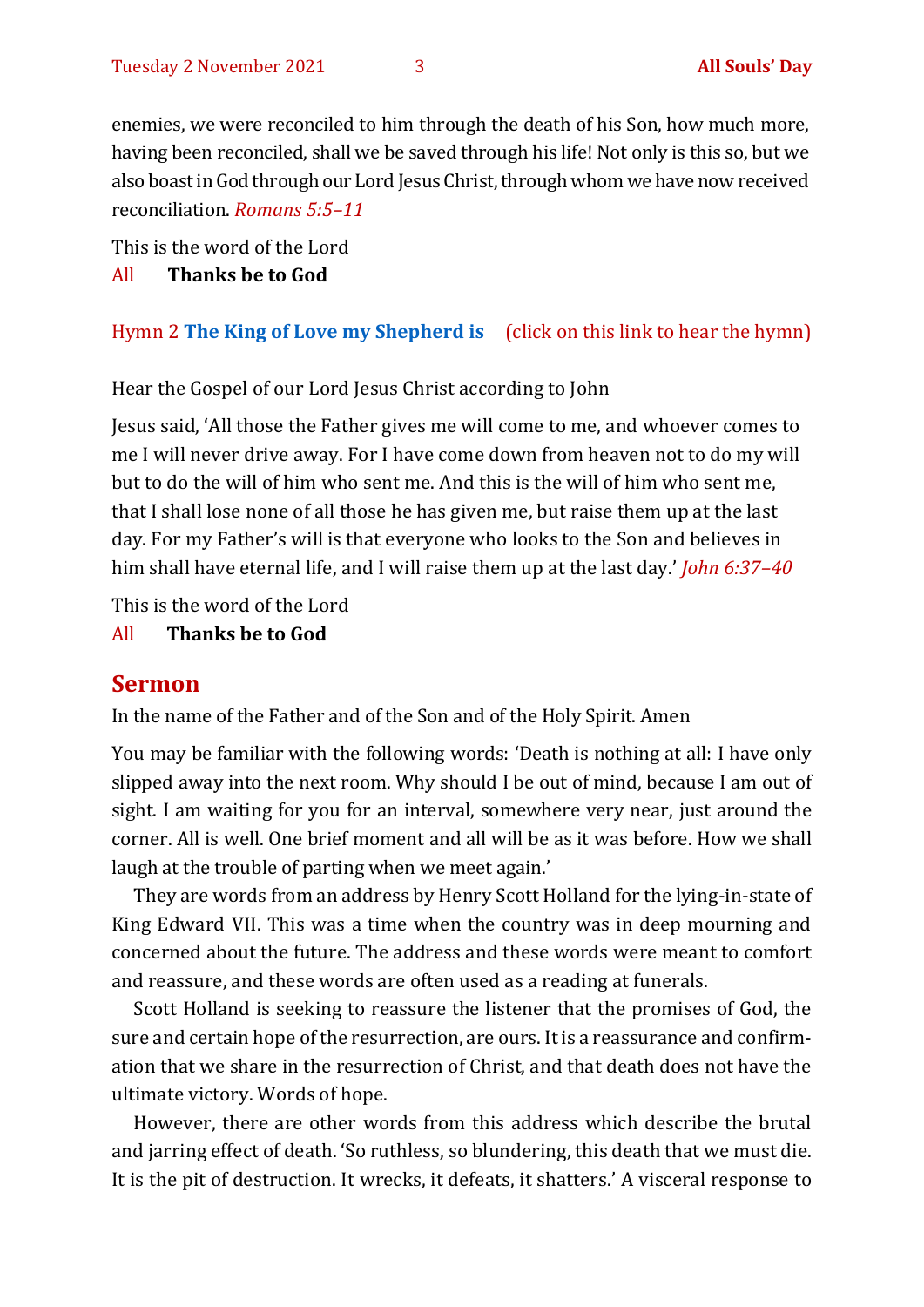and description of the break between life and death, and the affect it has on those left behind.

These two contrasting descriptions of death demonstrate the distance between what our faith teaches us, and what we may experience in bereavement. It is perhaps, when we most need to hold onto our hope of eternal life, that it is hardest to accept. Whether it's facing the loss of a loved one, or the prospect of our own end, it's at those times death can come closest to driving out the image of life. It is perhaps, at those times, that the hope of resurrection to eternal life seems most distant from us.

Death can appear so final, so irreversible, that even the words of Jesus Christ himself can seem to be hollow.

That is why we commemorate All Souls' Day, to acknowledge the hurt and the pain, and how challenging it is to believe in life, in the face of death. Today we acknowledge that we are people who grieve and that for us grief is real and painful and frequently long-lasting, and we do this before we acknowledge that we are Christians who believe and hope in a risen Saviour.

For us the two ways of viewing death we read earlier, as nothing at all or as a ruthless pit of destruction, are both valid. But they are not of equal weight nor are they equally true. Christ, the person of Jesus, rose from the dead. He conquered death in that moment, and therefore our hope in him is real and personal. We don't believe in eternal life in a general non-specific way, we believe in it as an objective reality. We have a sure and certain hope of life because it is a promise made by Christ. Christ's resurrection is the event that we as Christians share and which is the foundation of our faith. If what is most significant in the Church's teaching does not speak to us at the most extreme of times and in the most extreme of experiences, it doesn't speak to us at all.

The Christian hope of resurrection does not negate the pain of loss, or the longing for a loved one to be with us once again. We may even feel in the words of Scott Holland that our loved one 'has slipped into the next room' and wish we could simply open the door and be together again. That is not what we are promised by our faith, however.

The resurrection of Christ demonstrates that God is with us at all times. We are not disposable, and left alone at death or in grief. God is the continuing presence with us in death and in bereavement. We know that God is faithful, and it is this which we hold onto. Life after bereavement doesn't continue as before, but knowing the faithfulness of God means we can face the death of loved ones, and our own death differently, perhaps even with confidence. God's loving mercy endures for ever on those who love him. When we hold onto that with hope, then at that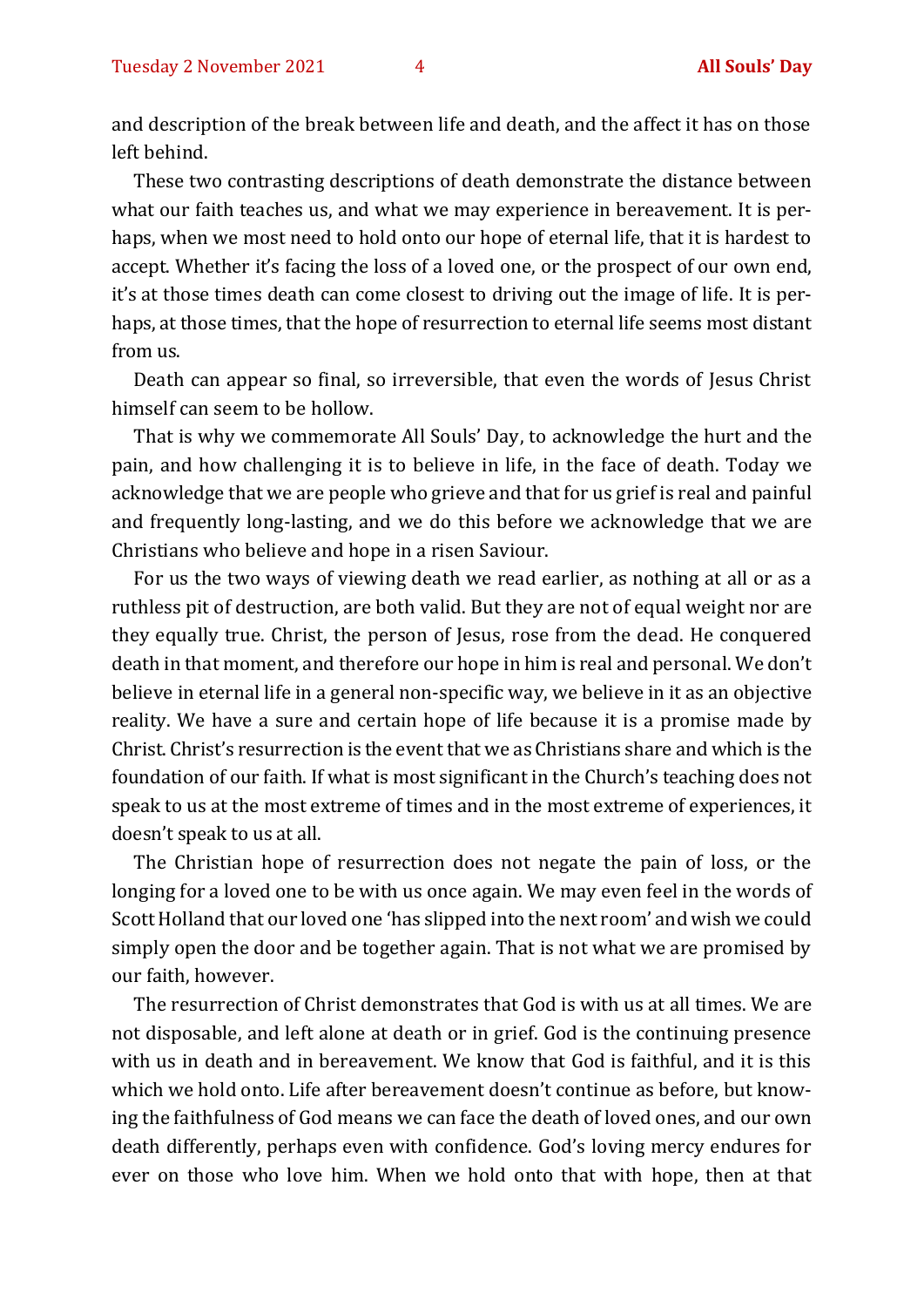moment that we might be able to say with Henry Scott Holland, 'Death is nothing at all.' Amen

Hymn 3 **[O God, our help in ages past](https://www.youtube.com/watch?v=ZjdmLstpNGE)** (please click on this link to hear the hymn)

## **The Prayers**

Almighty God, you have knit your chosen people together in one communion, in the mystical body of your Son, Jesus Christ our Lord. Give to your whole Church in heaven and on earth your light and your peace.

Grant that all who have been baptised into Christ's death and resurrection may die to sin and rise to newness of life, and that through the grave and gate of death we may pass with him to our joyful resurrection.

Lord, hear us

#### All **Lord, graciously hear us**

Grant to us who are still in our pilgrimage, and who walk as yet by faith, that your Holy Spirit may lead us in holiness and righteousness all our days.

Lord, hear us

#### All **Lord, graciously hear us**

Grant to your faithful people pardon and peace, that we may be cleansed from all our sins and serve you with a quiet mind.

Lord, hear us

#### All **Lord, graciously hear us**

Grant to all who mourn a sure confidence in your loving care, that casting all their sorrow on you, they may know the consolation of your love.

Lord, hear us

#### All **Lord, graciously hear us**

May we have strength to meet the days ahead in the joyful expectation of eternal life with those we love.

Lord, hear us

#### All **Lord, graciously hear us**

Help us, we pray, in the midst of things we cannot understand, to believe and trust in the communion of saints, the forgiveness of sins, and the resurrection to life everlasting.

Lord, hear us

#### All **Lord, graciously hear us**

Grant us the grace to entrust those whom we remember to your never-failing love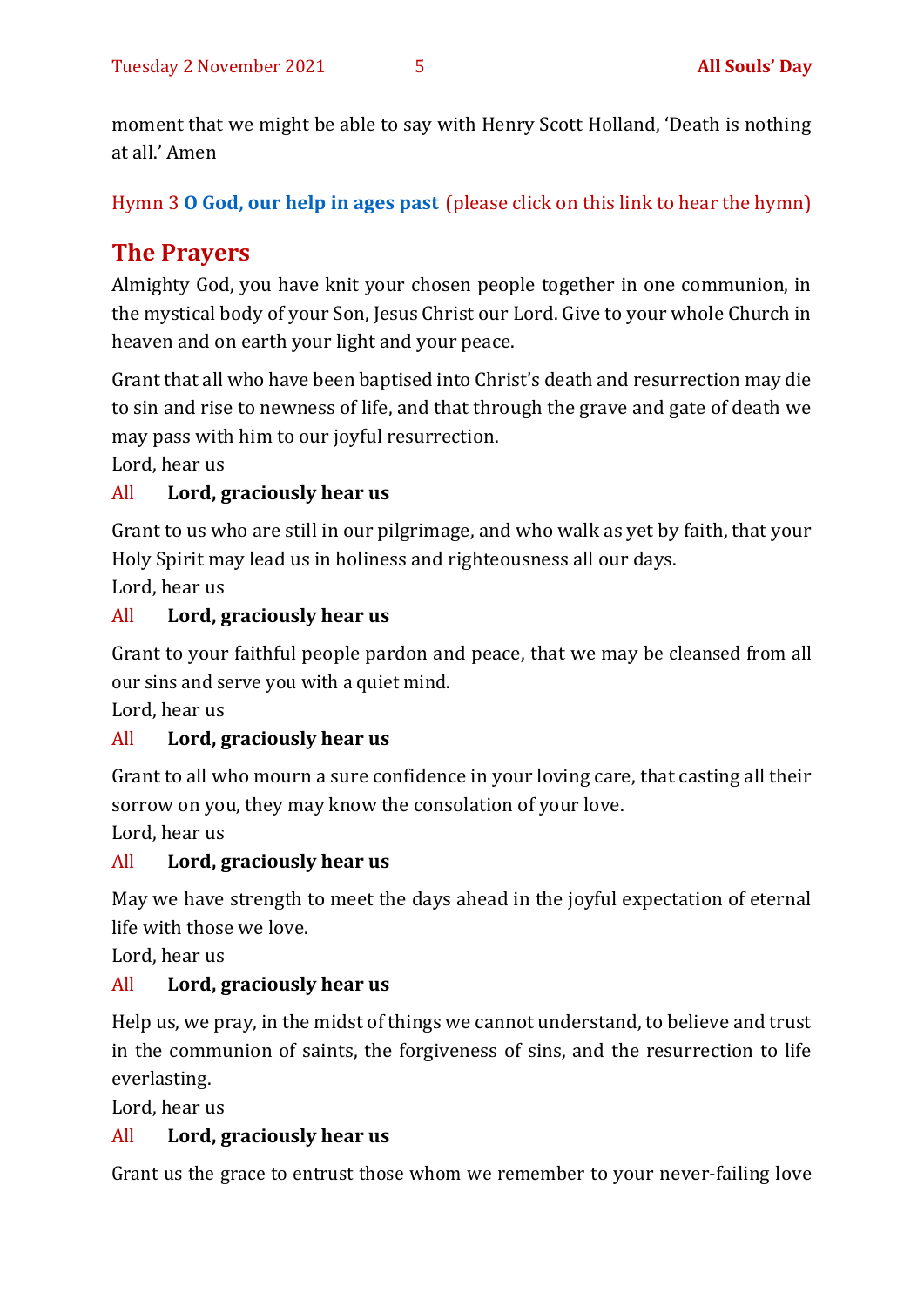which sustained them in this life. Enfold them in the arms of your mercy and remember them according to the favour you bear for your people.

Lord, hear us

#### All **Lord, graciously hear us**

We gather together these prayers, using the words that Jesus himself taught us:

**Our Father, who art in heaven, hallowed be thy Name, thy kingdom come, thy will be done, on earth as it is in heaven. Give us this day our daily bread. And forgive us our trespasses, as we forgive those who trespass against us. And lead us not into temptation, but deliver us from evil. For thine is the kingdom,** 

**the power and the glory, for ever and ever. Amen.**

Lord Christ our Redeemer, in the day of your coming raise us up, and set us at your right hand in the day when your greatness shall appear.

Keep the living by your grace and give resurrection to the dead.

We ask this in your name,

O Lord, our resurrection and our life.

All **Amen.**

## **The Commemoration**

You, Christ, are the King of glory,

#### All **the eternal Son of the Father.**

You overcame the sting of death

#### All **and opened the kingdom of heaven to all believers.**

You are seated at God's right hand in glory.

All **We believe that you will come to be our judge,**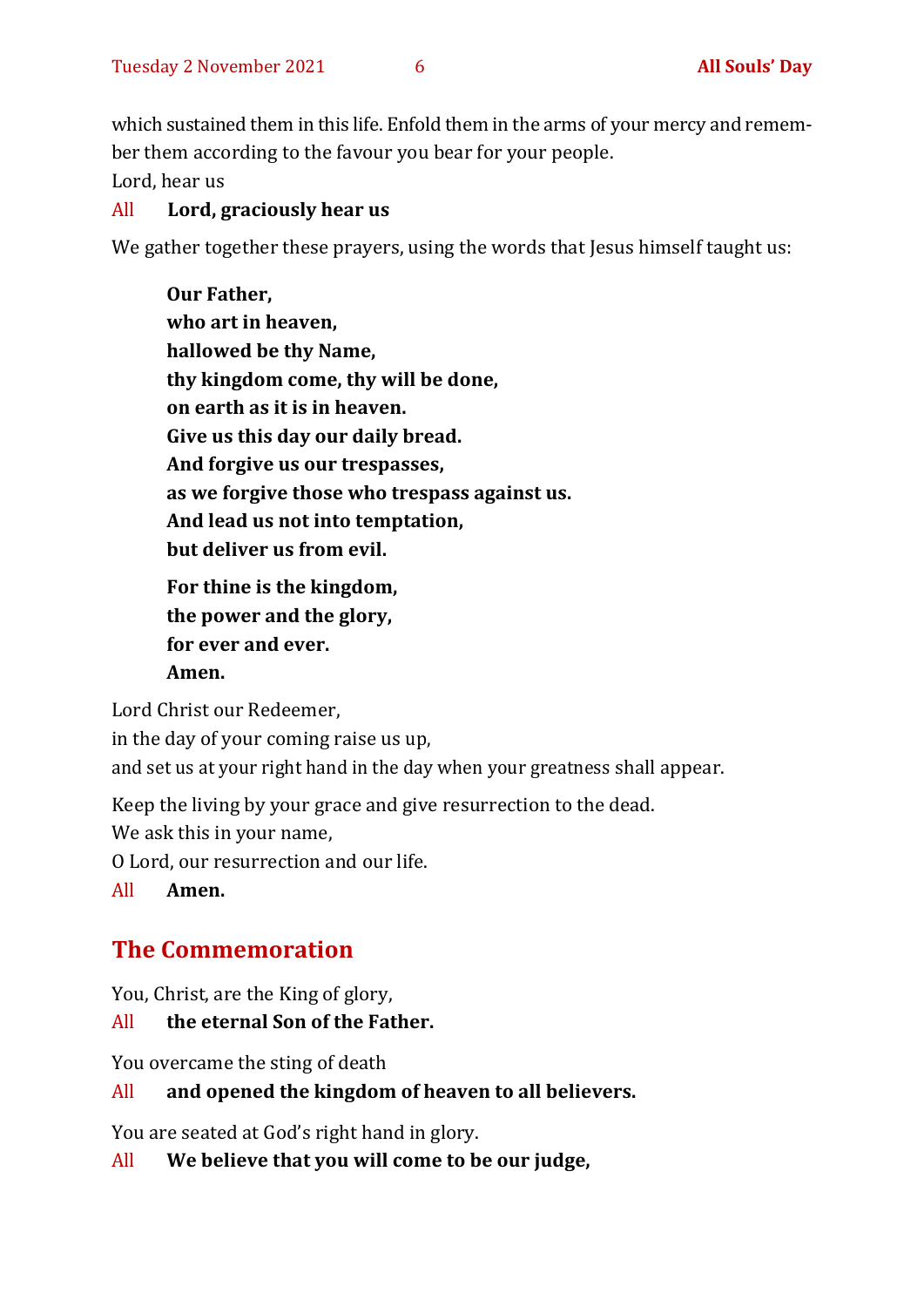**Come then, Lord, and help your people, bought with the price of your own blood; and bring us with your saints to glory everlasting.**

In the Church, we read aloud the names of our loved ones. We do so in four batches during the following litany of prayers and Bible verses. Candles are lit.

I am the resurrection, and the life, says the Lord; those who believe in me, even though they die, will live, and everyone who lives and believes in me will never die.

#### *(pause)*

#### We remember: **Group A**

Almighty God, Father of all mercies and giver of all comfort, deal graciously we pray, with those who mourn, that casting all their care on you, they may know the consolation of your love.

I am convinced that neither death, nor life, nor angels, nor rulers, nor things present, nor things to come, nor powers, nor height, nor depth, nor anything else in all creation, will be able to separate us from the love of God in Christ Jesus our Lord.

#### *(pause)*

#### We remember: **Group B**

Risen Lord Jesus, draw near to us as we walk the lonely road. Pierce our weary sorrow and gladden our heavy hearts as you go with us, and bring us in the end to your heavenly table.

The eternal God is our refuge, and underneath are the everlasting arms.

#### *(pause)*

#### We remember: **Group C**

Be present, Spirit of the living God, and renew us in our pain and grief; so that we, who are wearied by the changes and chances of this fleeting world, may rest on your eternal changelessness.

The Lamb who is seated at the throne will be their shepherd and will lead them to springs of living water; and God will wipe away all tears from their eyes.

#### *(pause)*

#### We remember: **Group D**

and all those whom we remember today in the silence of our hearts.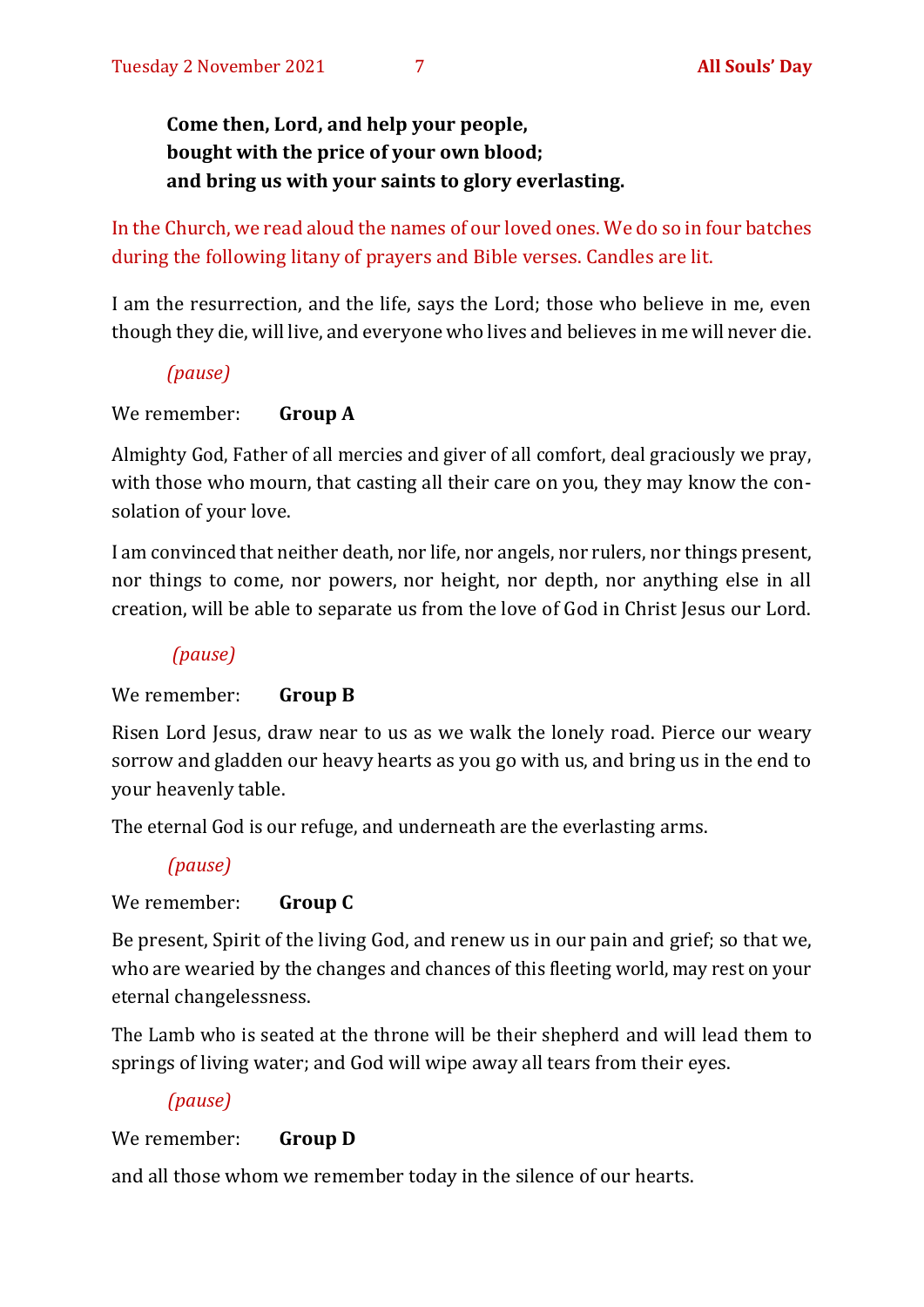#### *(pause)*

Give rest, O Christ, to your servant with the saints: where sorrow and pain are no more, neither sighing, but life everlasting. You only are immortal, the creator and maker of all: and we are mortal, formed from the dust of the earth, and unto earth shall we return. For so you ordained when you created us, saying: 'Dust you are and to dust you shall return.' All of us go down to the dust, yet weeping at the grave, we make our song: Alleluia, alleluia, alleluia.

Hymn 4 : **[The day thou gavest](https://www.youtube.com/watch?v=eeC6M_RD3oE)** (please click on this link to hear the hymn)

Let us pray, as we say together:

All **Hear us, O merciful Father, as we remember in love those whom we have placed in your hands. Acknowledge, we pray, the sheep of your own fold, lambs of your own flock, sinners of your own redeeming. Enfold them in the arms of your mercy, in the blessèd rest of everlasting peace, and in the glorious company of the saints of light. Amen.**

Hymn 5 **[The Nunc Dimittis](https://www.youtube.com/watch?v=RqpIN73xjow)** (please click on this link to hear the hymn)

Loving heavenly Father, may the death and resurrection of Christ, which we have celebrated in this service, bring us, with the faithful departed, into the peace of your eternal home. We ask this in the name of Jesus Christ, our rock and our salvation, to whom be glory for time and for eternity.

All **Amen.**

The eternal God is your dwelling place, and underneath are the everlasting arms. All **Blessed is the Lord, our strength and our salvation!**

Hymn 6 **[Jesus lives! thy terrors now](https://www.youtube.com/watch?v=ZCz-HYIxmvE)** (please click on this link to hear the hymn)